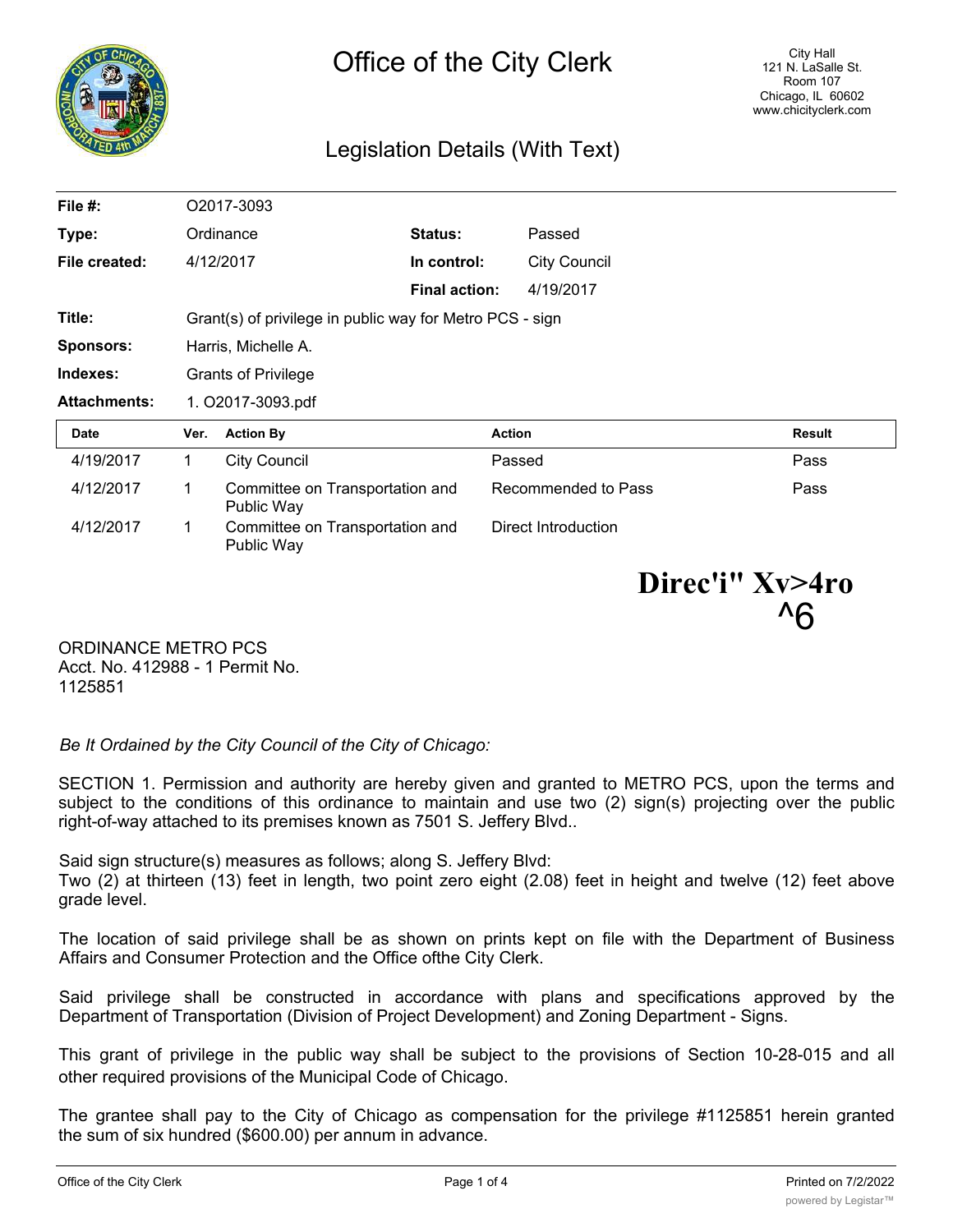A 25% penalty will be added for payments received after due date.

The permit holder agrees to hold the City of Chicago harmless for any damage, relocation or replacement costs associated with damage, relocation or removal of private property caused by the City performing work in the public way.

Authority herein given and granted for a period of five (5) years from and after Date of Passage.

Alderman

Michelle A. Harris 8<sup>th</sup> Ward

.<Page 3 of 3)

**Page 1**

# **\*METROPCS \* 7501 S. JEFFERY**



HEIGHT ABOVE GRADE

I AH -20'0

o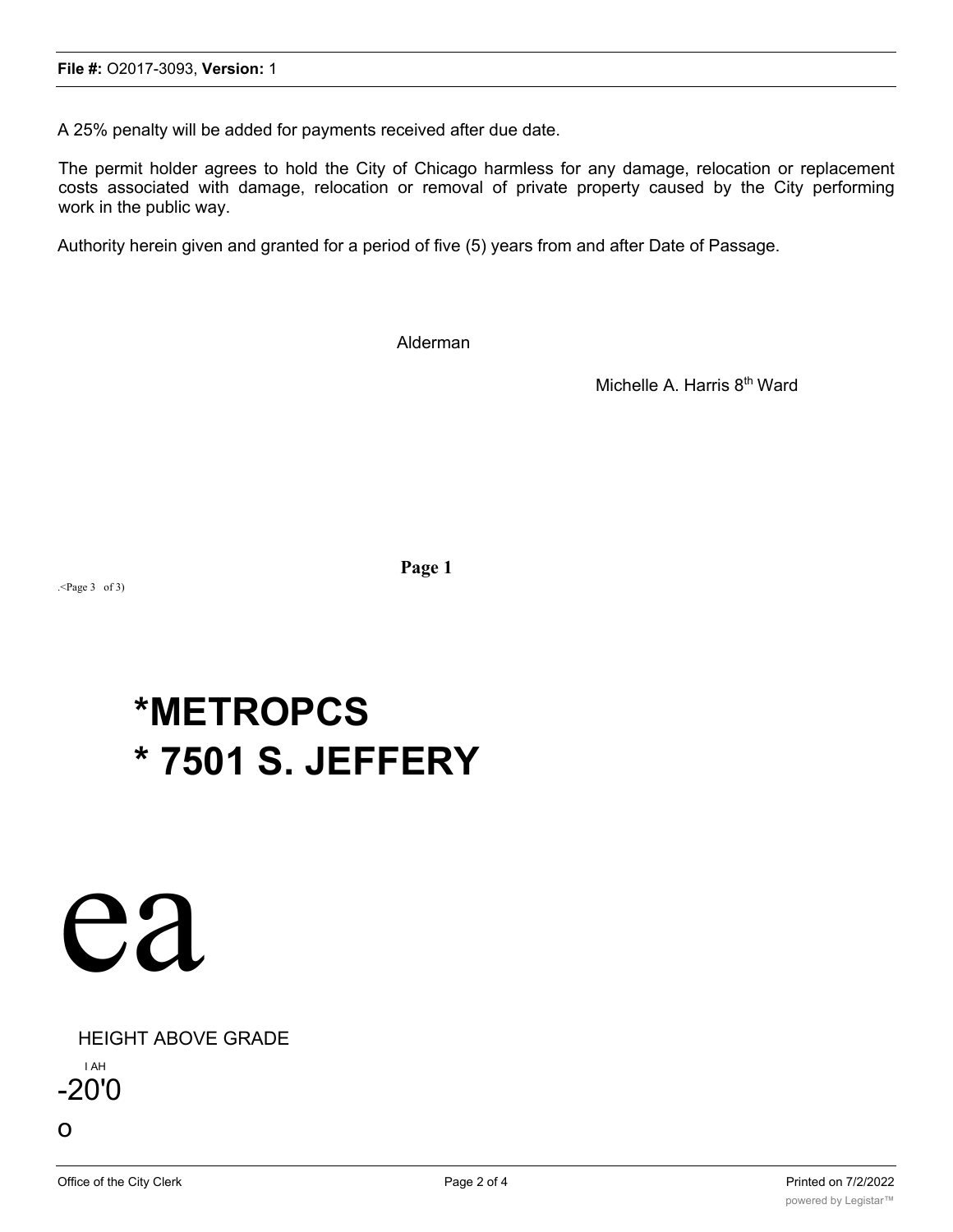CM

### GROUND LEVEL

projection sign over public way

Building Line

## O HEIGHT OJ ABOVE GRADE

10' SIDEWALK

Department of liusiness Affairs and Consumer Protection Small Business Center - Public Way Use Unit City Hall - 121 N. LaSalle Street, Room 800 • Chicago, II. 60602 312-74-GOBIZ/312-744-6249 ■ (312) 744-1944 (TTY) hllp /Avww citvofcliicaao org/bacp

**03/29/2017**

**Alderman Michelle A. Harris** Ward # 08 City of Chicago City Hall, Room 200 121 North LaSalle Street Chicago, Illinois 60602

#### **Re: An ordinance to use and maintain a portion of the public right-of-way for two (2) sign(s) for METRO PCS, adjacent to the premises known as 7501 S. Jeffery Blvd..**

#### **Dear Alderman Michelle A. Harris:**

The applicant referenced above has requested the use of the public right-of-way for a sign(s). An ordinance has been